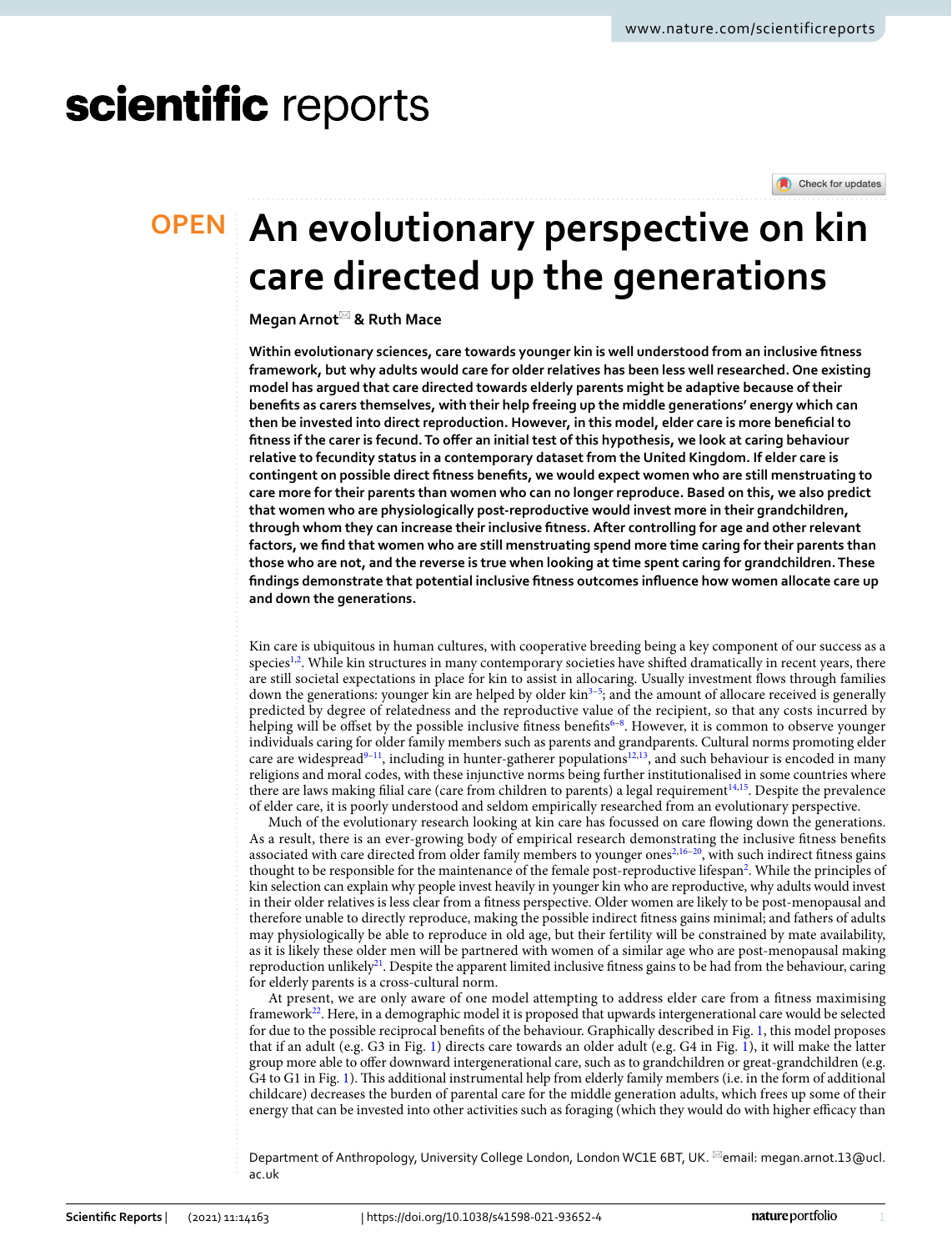

<span id="page-1-0"></span>Figure 1. Graphical description of the model proposed by Garay et al. suggesting that elder care would have evolved because of their benefts as carers themselves. Here, care from G3 to G4 is thought to be adaptive if G4 invests more in the younger generations (e.g. G1, G2) which frees up G3s energy that can be allocated to increasing direct ftness. Upwards intergenerational care is represented by orange arrows, downwards intergenerational care by blue arrows, and black arrows indicate parental care.

older kin) or reproduction<sup>[23](#page-5-14)</sup>. Therefore, care towards the elderly would be selected for due to their benefits as carers themselves. Tough the elderly would already have an incentive to invest in younger kin as it is the only route to increase their inclusive ftness, it is thought that receiving care from adult relatives makes the elderly *more able* to offer direct care towards younger relatives. This additional support from the elderly then allows fertile adults to allocate their energy into other activities, such as increasing their direct ftness through reproduction (which would not be possible for the elderly to do) resulting in each individual doing the task they are 'best' at $^{22}$ . However, within this model, it is assumed that the adults directing care towards the elderly are fecund and therefore physiologically able to increase their ftness directly. Tis is because, if G3 is fertile, then through investing in G4 she may improve that generations health and longevity, meaning that there is another helping-hand to assist with caring for the younger generations (i.e. G1 in Fig. [1\)](#page-1-0), allowing her to invest energy into direct reproduction. However, as for women the ability to reproduce ends in midlife due to menopause, it means the possible reciprocal benefts to be had from helping elderly parents will wane alongside her fecundity, as afer menopause she would no longer be able to translate any reciprocated help into direct reproduction. In line with this, once a woman is post-menopausal and the benefts to be had from investing in older relatives decline (though do not disappear completely), it may be better from a ftness perspective to invest energy into relatives through whom there is a way to increase inclusive ftness, such as children or grandchildren.

Currently, the hypothesis outlining the conditions for elder care to be evolutionarily adaptive has not been tested empirically. As the benefts of elder care are greater if the adult can reproduce, we test the hypothesis using a sample of women from the National Child Development Study (NCDS), some of whom are still menstruating and some of whom who are not, to look at care directed towards parents relative to fecundity status based on the predictions presented in Fig. [1](#page-1-0), with this study focussing on the behaviour of G3 from this model. As the benefts of elder care are predicted to decrease if the actor is physiologically post-reproductive, we would expect women who can no longer have children to invest less in their parents than those who can. Further, we additionally test whether there is a diference in downwards intergenerational care relative to fecundity status. If women are optimally allocating their time, then we would predict that women who are no longer menstruating would invest in younger relatives to a greater degree than women who are still fecund. Should caring behaviour relate to ftness outcomes that change relative to fecundity status, it may provide us with some information on how caring norms may have evolved.

### **Methods**

**Participants.** Data were drawn from the NCDS, which is a nationally representative study that has followed a cohort of participants all born in a single week in the United Kingdom since 1958. Since birth, they have been followed up a total of 11 times at ages 7, 11, 16, 23, 33, 42, 44, 46, 50 and 55. As data on time spent caring for grandchildren is only available from the most recent interview, all analyses here are cross-sectional, with all women included in the sample being aged either 55 or 56 (depending on whether the interview was conducted in 2013 or 2014) and representing the third generation of women in Fig. [1.](#page-1-0) The sample was limited to women who had at least one parent alive and at least one grandchild  $(n=934)$ . Data from the NCDS are available from the UK Data Service, and the participant characteristics shown in Supplementary Table S1.

**Variables.** *Hours spent helping parents per week.* Information regarding parental caregiving was included as a count variable. In the most recent interviews, participants were asked whether they ever do various activities for their parents (e.g. shopping for them, helping with basic personal needs, giving them lifs, etc.), and if they do, how many hours on average per week do they spend doing so. Any women who reported not helping their parents do any of the activities were coded as helping their parents for zero hours per week.

2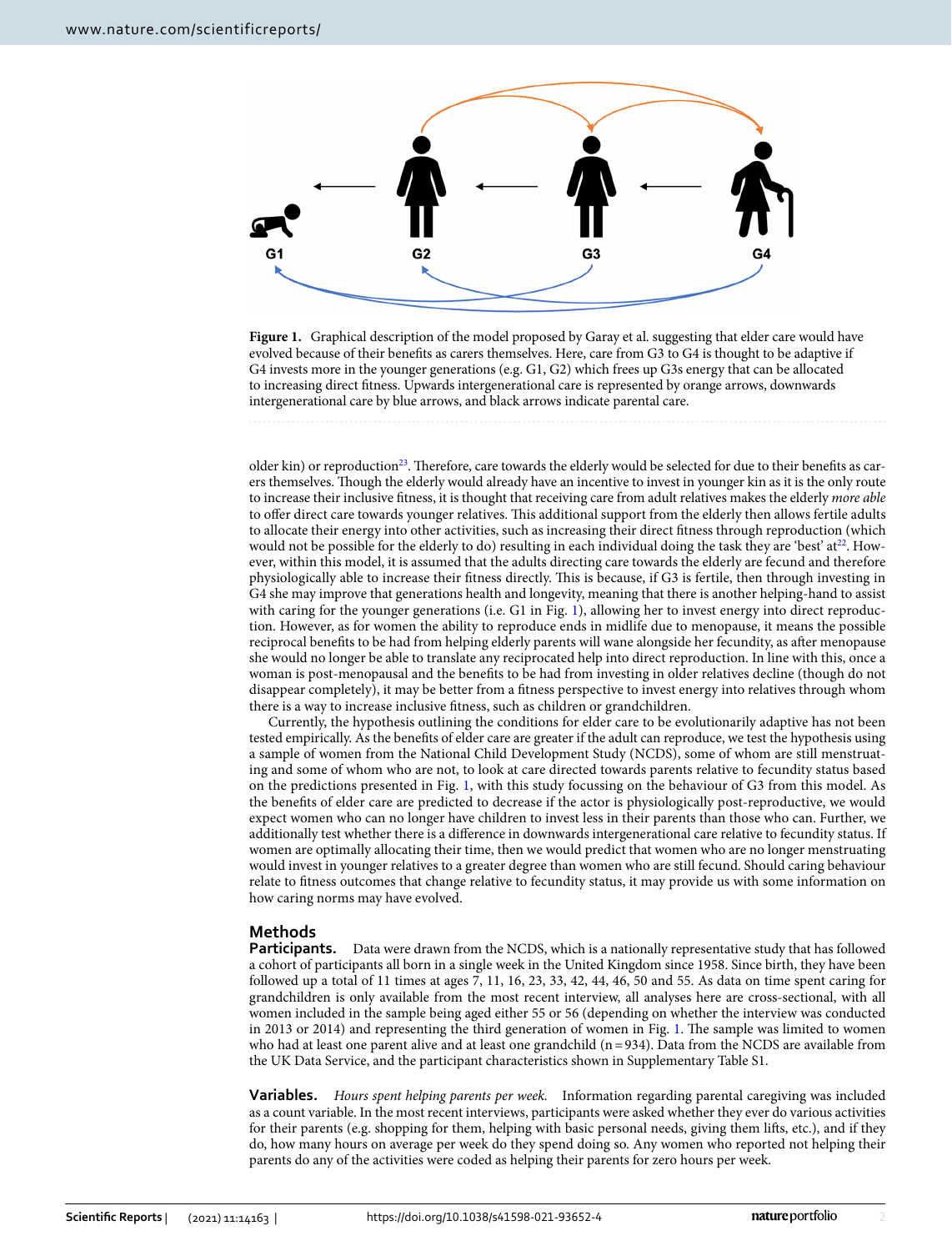*Hours spent caring for grandchildren per month.* The number of hours spent caring for grandchildren per month was also included as a count variable. Women were asked whether they ever look afer their grandchildren without the grandchild's parents being present, and if they do, at what frequency and for how many hours. Women who stated that they did not care for their grandchildren or did so less ofen than monthly were coded as caring for their grandchildren for zero hours per month. This measure also includes overnight stays.

*Fecundity status at age 55.* Fecundity status was derived from information on age, year and reason for last menstrual period, which was collected at ages 44, 50, and 55. Based on this, a binary categorical variable was derived where women were coded as either 'Still menstruating' or 'No longer menstruating'. The latter category comprised of women who were post-menopausal or who had stopped menstruating for another reason, such as a surgical menopause. Women who had stopped menstruating due to menopause or other reasons were grouped together as the direct ftness implications of no longer menstruating are the same, regardless of the reason for it.

*Control variables.* Covariates included were selected based on their expected efect on the woman's ability to help other family members. As a proxy of socioeconomic status, the age at which the woman left education was included. Employment status was utilised to give an indication of the woman's time constraints (i.e. if she was employed, it can be expected she had less time to care for  $\text{kin})^{24}$  $\text{kin})^{24}$  $\text{kin})^{24}$ , with women being coded as either employed, unemployed, or other, with the latter category including those who are doing something other than formal employment but do not classify themselves as unemployed (e.g. retired, volunteering, studying, etc.). Self-per-ceived health was used as a measure of how physically able the woman is to help family members<sup>[25](#page-5-16)</sup>, and number of grandchildren was also included to adjust for how many grandparenting responsibilities a woman had. We also included information on the mortality status of the woman's parents (i.e. whether she had both parents alive or not), which was derived from interviews at ages 7, 11, 16, 23, 42, 46, 50 and 55. The focal woman's mother's and father's age at birth (collected in the perinatal interview) were also included to control for the amount of help her parents may need, as older parents would expected to be more in need of assistance. Finally, in models predicting hours spent caring for parents, time spent caring for grandchildren was adjusted for, and vice versa for models where hours spent caring for grandchildren was the outcome.

**Analyses.** Time spent helping parents and caring for grandchildren were both modelled using zero-infated negative binomial regression (ZINB). Tis modelling procedure was selected both due to the over-dispersed nature of the data with excess zeros, and because zero-infated models allow for zeros to be generated through two distinct processes. Here, the model distinguishes between excess zeroes, which occur when the event could not have happened, and true zeros, which occur when there could have been an event. Therefore, the model estimates a binary outcome (does not care versus does care) and a count outcome (the number of hours spent caring). Tis method is theoretically appropriate, as there are many diferent reasons people would ofer no care to kin: while some people may choose to invest less, for some people the choice is out of their control, with external factors infuencing caring behaviours, such as living far away from kin[26](#page-5-17). In addition to this, ZINB was found to better ft the data than negative binomial regression (Supplementary Table S2).

Time spent helping parents was frst modelled. A 'base' model was frst made containing the age the woman left education, employment status, marital status, self-perceived health, number of grandchildren, parent mortality status, age of parents, and time spent caring for grandchildren. Fecundity status was subsequently added, and model ftting then carried out on these two models, utilising their Akaike Information Criterion (AIC) value to understand whether a model including fecundity better fit the data than one without. The model with the lowest AIC value is taken to best ft the data. As AIC values penalise models for complexity, it means the model with the most terms will not automatically be selected as the best. The ΔAIC was also calculated, which is the diference between the candidate models AIC and the AIC value of the best ftting candidate model. If the ΔAIC value is≤2, then it indicates that there is still good evidence to support the candidate model, meaning that a candidate model with a  $\Delta AIC$  of  $\leq$  2 is almost as good as the best fitting model. A  $\Delta AIC$  value of between 4 and 7 is taken to indicate the candidate model has considerably less support, and a ΔAIC of greater than 10 indicates there is no support for the candidate model<sup>27</sup>. The Akaike weights  $(w_i)$  were also calculated to evaluate model fit, which give the probability that the candidate model is the best among the set of presented candidate models $27$ . The same procedure was then used to model time spent caring for grandchild per month: a model including just the covariates was frst made, but this time adjusting for time spent helping parents rather than time caring for grandchildren, with fecundity status then being added, and model ftting was once again carried out using the methods outlined above. All analyses were carried in *R* using the *zeroinf* function with a negative binomial distribution specifed[28](#page-5-19), and model ftting carried out with the package *AICcmodavg*[29.](#page-5-20) All visualisations were created using *ggplot2*[30](#page-5-21).

# **Results**

In this sample of women from the United Kingdom  $(n=934)$ , the majority were post-menopausal or had stopped menstruating for another reason ( $n=836$ ). Women spent a median of 18 h per month caring for grandchildren (interquartile range [IQR]: 0, 42) and 2 h a week caring for parents (IQR: 0, 5). Time spent caring was slightly greater towards both generations in women who were no longer menstruating, who spent 20 h a month (IQR: 0.00, 48.00) caring for grandchildren and 2 h per week (IQR: 0.00, 5.00) helping parents; compared to 13.5 h a month (IQR: 0, 32) and 1 h a week (IQR: 0, 6) caring for grandchildren and parents, respectively, in women who are still menstruating. Full participant characteristics are shown in Supplementary Table S1.

For both outcome variables, the inclusion of fecundity within the models improved their ft to the data based on AIC value (Table [1\)](#page-3-0). Within the negative binomial parts of the best ftting models, women who were no longer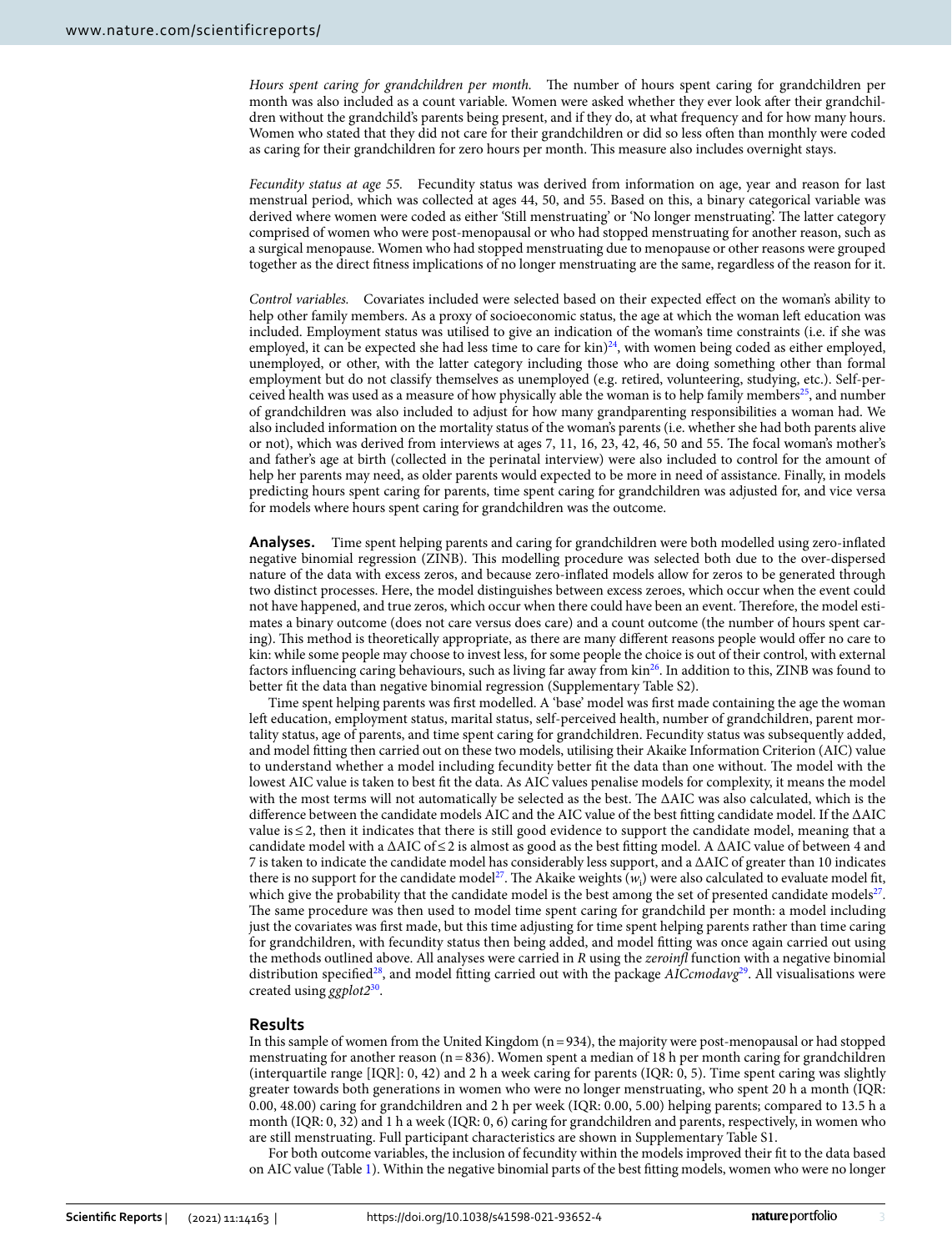| Model                                          | K  | <b>AIC</b> | $\triangle AIC$ | $w_i$ |
|------------------------------------------------|----|------------|-----------------|-------|
| Outcome = hours spent helping parents          |    |            |                 |       |
| Covariates                                     | 27 | 4534.02    | 0.90            | 0.39  |
| Fecundity status + covariates                  | 29 | 4533.12    | 0.00            | 0.61  |
| Outcome = hours spent caring for grandchildren |    |            |                 |       |
| Covariates                                     | 27 | 7184.35    | 6.59            | 0.04  |
| Fecundity status + covariates                  | 29 | 717,776    | 0.00            | 0.96  |

<span id="page-3-0"></span>Table 1. Results from model fitting based on Akaike Information Criterion (AIC). The lowest AIC value is deemed to best ft the data, with ΔAIC referring to the diference in AIC value from the best ftting model (shown in italics). A ΔAIC value of more than two demonstrates a signifcantly poorer model ft, and *w*<sup>i</sup> indicates model probability. Covariates include number of grandchildren, age the woman left education, employment status, marital status, and health. Where the outcome is hours spent helping parents, hours spent caring for grandchildren is included in the covariates, and vice versa.



<span id="page-3-1"></span>Figure 2. Predicted number of hours spent helping parents and caring for grandchildren relative to fecundity status, based on the results from negative binomial parts of the best ftting models. Error bars indicate the 95% confidence intervals. Models adjust for number of grandchildren, the age the woman left education, employment status, marital status, and health. Where hours spent helping parents is the outcome, time spent caring for grandchildren is also controlled for, and vice versa where hours spent caring for grandchildren is the outcome.

menstruating were predicted to spend signifcantly less time helping parents (incidence rate ratio [IRR]: 0.65, 95% confdence interval [CI]: 0.43–0.97) and more time caring for grandchildren (IRR: 1.55, 95% CI: 1.19–2.02) compared to women who are still menstruating (Fig. [2](#page-3-1)). The age a woman left education was negatively associated with both caring behaviours, with women who were educated to an older age spending less time caring for both parents (IRR: 0.89, 95% CI: 0.80–1.00) and grandchildren (IRR: 0.94, 95% CI: 0.88–1.01). Being employed predicted signifcantly less help directed towards parents (IRR: 0.35, 95% CI: 0.19–0.62) but not grandchildren. Variables pertaining to parental health were also related to flial, but not grandchild, care; with having only a father alive (IRR: 2.14, 95% CI: 1.45–3.15) and an older mother (IRR: 1.04, 95% CI: 1.00–1.08) predicting more time spent helping parents. Self-perceived health did not predict either caring behaviour. Within the part of the models predicting excess zeros, no longer menstruating was not a signifcant predictor of care towards grandchildren (odds ratio [OR]: 0.82, 95% CI: 0.52–1.28) or parents (OR: 0.69, 95% CI: 0.30–1.60). Having just a surviving father was a predictor of parental care (OR: 3.17, 95% CI: 1.56–6.47). Full model results are shown in Supplementary Table S3.

# **Discussion**

Despite elder care being common cross-culturally, little empirical research from an evolutionary perspective has been conducted looking at the behaviour. We test a hypothesis proposing that upwards intergenerational care will be selected for as long as the actor is able to translate some of the proposed reciprocal benefts of the care into direct ftness, meaning that upwards care being adaptive is somewhat dependent upon the fecundity status of the actor. Based on this, we predicted that women who were still fecund would invest more in elder care than those who were not, as the former would be able to beneft more from any reciprocal care through

4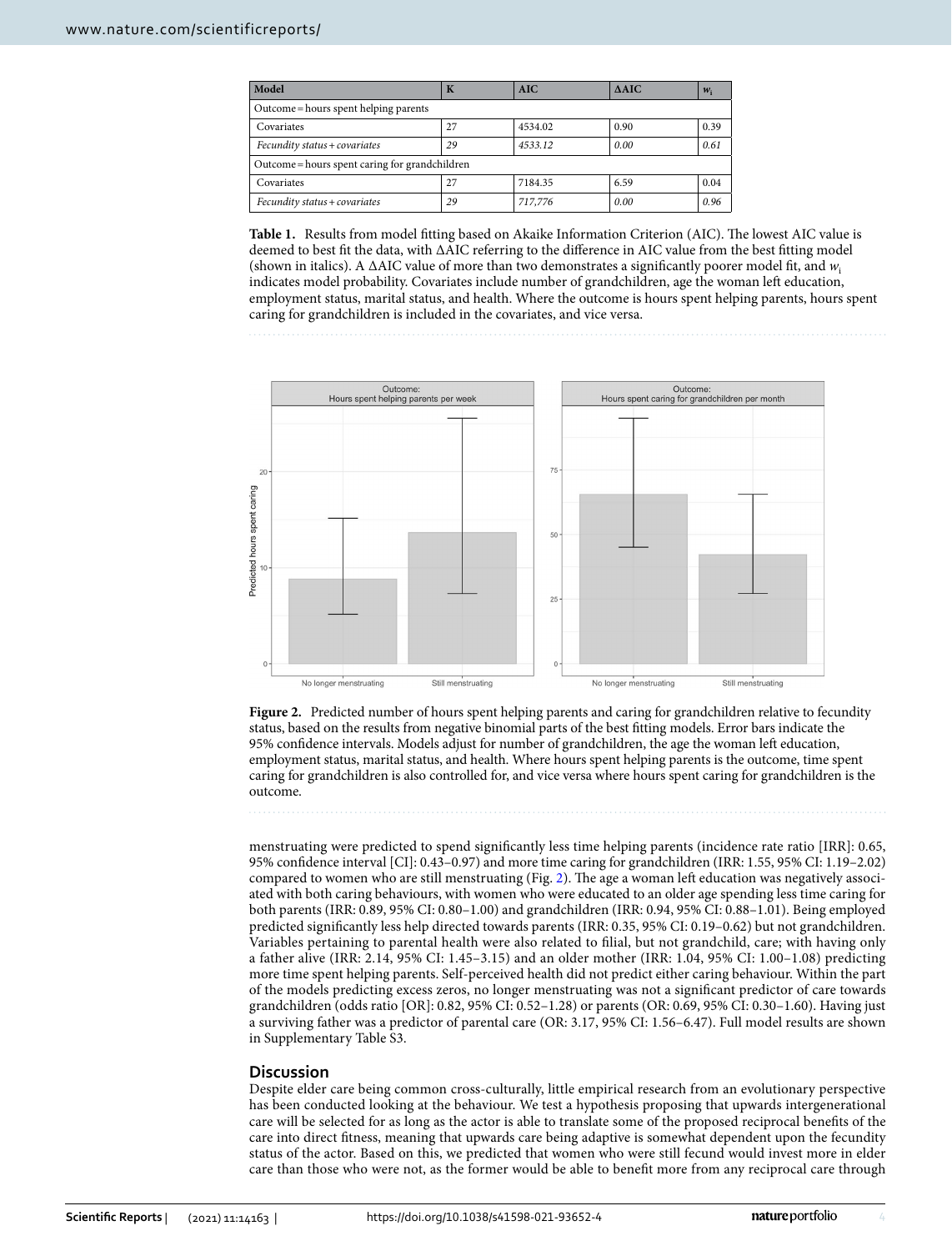increasing direct ftness. We further test the assumption that caring behaviour is contingent on the ftness outcomes through looking at whether women who are no longer able to reproduce invest more in younger relatives than women who are still menstruating. In this sample of women from the United Kingdom, support was found for this hypothesis, and it was observed that women who were still menstruating spent more time caring for their parents than women who had stopped (Fig. [2](#page-3-1)), even afer adjusting the potential 'need' their parents had for care (e.g. mortality status and parental age). This is in line with the predictions made by Garay et al.<sup>22</sup>: if a fertile woman helps her parents, then they reciprocate the care, therefore allowing her more time to invest in other activities, such as reproduction. As such, the benefts of investing in elderly parents would diminish as women become physiologically post-reproductive, thus explaining the diference in care directed towards parents relative to fecundity status.

We also found that post-reproductive women spent almost double the number of hours per month caring for their grandchildren compared to still menstruating women. This supports existing research suggesting that menopause may have evolved initially due to grandmothers benefits as carers<sup>2,[17](#page-5-22),[18](#page-5-23)</sup>, and also mimics findings from research by Hofer, et al.<sup>[31](#page-5-24)</sup> where it was shown that post-menopausal women spend more time grandparenting compared to the control of volunteering. Taken together, these fndings suggest that increased levels of care towards younger kin when physiologically post-reproductive might be a behavioural adaptation that was selected for to ofset the costs of no longer being able to directly reproduce. Tis study did not look at whether the grandchildren of women who spend more time with them are actually more successful than grandchildren to whom less time is devoted, as we did not have the data to test this. However, other research has found that investing more in kin does not always translate into increased ftness down the line in modern, post-industrial societies<sup>[32](#page-5-25)</sup>, and that low levels of familial investment in societies with a welfare state (such as the United Kingdom) might be compensated by investment from public goods, such as schooling<sup>33</sup>. We did not find any relationship between fecundity and caring behaviour within the zero-infated part of the model, but this is likely because caring for kin is often not possible due to restrictions such as proximity<sup>26</sup>, which have no bearing on whether a woman is fecund or not.

It should be noted that the validity of applying this hypothesis could be brought into question based on the age of the women in this data. Our sample included only women aged 55 or 56, and based on reproductive norms and oocyte degradation, even if the women were still menstruating at this age, it is unlikely they would actually reproduc[e34,](#page-5-27)[35.](#page-5-28) Further to this, the parents of the women in this study are, on average, in their early 80s (Supplementary Table S1), and evidence has shown that the elderly's benefits as allocarers declines with age<sup>36</sup>, which would suggest that the returns on flial care would also decline. If our tendency to help older generations is a behavioural adaptation that evolved for the reasons proposed by Garay, et al.<sup>[22](#page-5-13)</sup>, it could be that the adaptation is somewhat mismatched to our current environment where there are longer generations and longer lifespans, that have resulted in grandparents being older. However, investing in elderly parents might be reciprocated in ways other than allocare, such as through fnancial or material rewards, with more flial care possibly resulting in more money or gifs being informally given to the carer or their relatives (e.g. children or grandchildren) as a reciprocal gesture. Tis form of care was not factored into the original model, however, research has demonstrated that financial transfers from the elderly do not associate with help from the middle generation $37$ , meaning that it may not be an incentive. One could also take a more sociological stance and argue that elder care does not require an evolutionary explanation and that it can be explained proximally through various social norms and institutions<sup>38</sup>. However, neither financial rewards nor social norms can explain why there is a significant difference in care-giving behaviour towards parents relative to fecundity status, as we show here.

Being limited to data from only women aged 55 or 56 also meant that few were pre-menopausal. Tough the average age of menopause may be increasing<sup>39</sup>, still being fecund at age 55/56 is relatively rare, which is reflected by the fact that only  $\sim$  10% of the women included in this research have not yet stopped menstruating. While there are various reasons women may have stopped menstruating, a proportion would have gone through menopause, and a later menopause is generally associated with being of a higher socioeconomic status and better health $40,41$ , and while we have attempted to control for these various lifestyle factors through adjusting for health, employment, and educational attainment, it is likely that the women in this sample who have not yet stopped menstruating are not representative of the 'average' middle-aged woman. Ideally, longitudinal data would have been used; but questions regarding grandchild care have only been asked in the 2013/2014 year of interviews meaning it was not possible. It has recently been suggested that longitudinal cohort studies should be utilised in the evolutionary sciences more $42$ , however, we are often limited by the variables available.

To our knowledge, this is the frst piece of empirical research using real-world data looking at elder care from an evolutionary perspective, in which we have found evidence for kin-directed care by women to be facultatively adjusted up and down the generations based on their own fecundity status.

#### **Data availability**

The datasets analysed in the current study are available upon application from the UK Data Service.

Received: 10 March 2021; Accepted: 17 June 2021 Published online: 08 July 2021

#### **References**

- <span id="page-4-0"></span>1. Kramer, K. L. Cooperative breeding and its signifcance to the demographic success of humans. *Annu. Rev. Anthropol.* **39**, 417–436. <https://doi.org/10.1146/annurev.anthro.012809.105054>(2010).
- <span id="page-4-1"></span>2. Hawkes, K., O'Connell, J. F., Jones, N. G., Alvarez, H. & Charnov, E. L. Grandmothering, menopause, and the evolution of human life histories. *Proc. Natl. Acad. Sci. USA.* **95**, 1336–1339. <https://doi.org/10.1073/pnas.95.3.1336>(1998).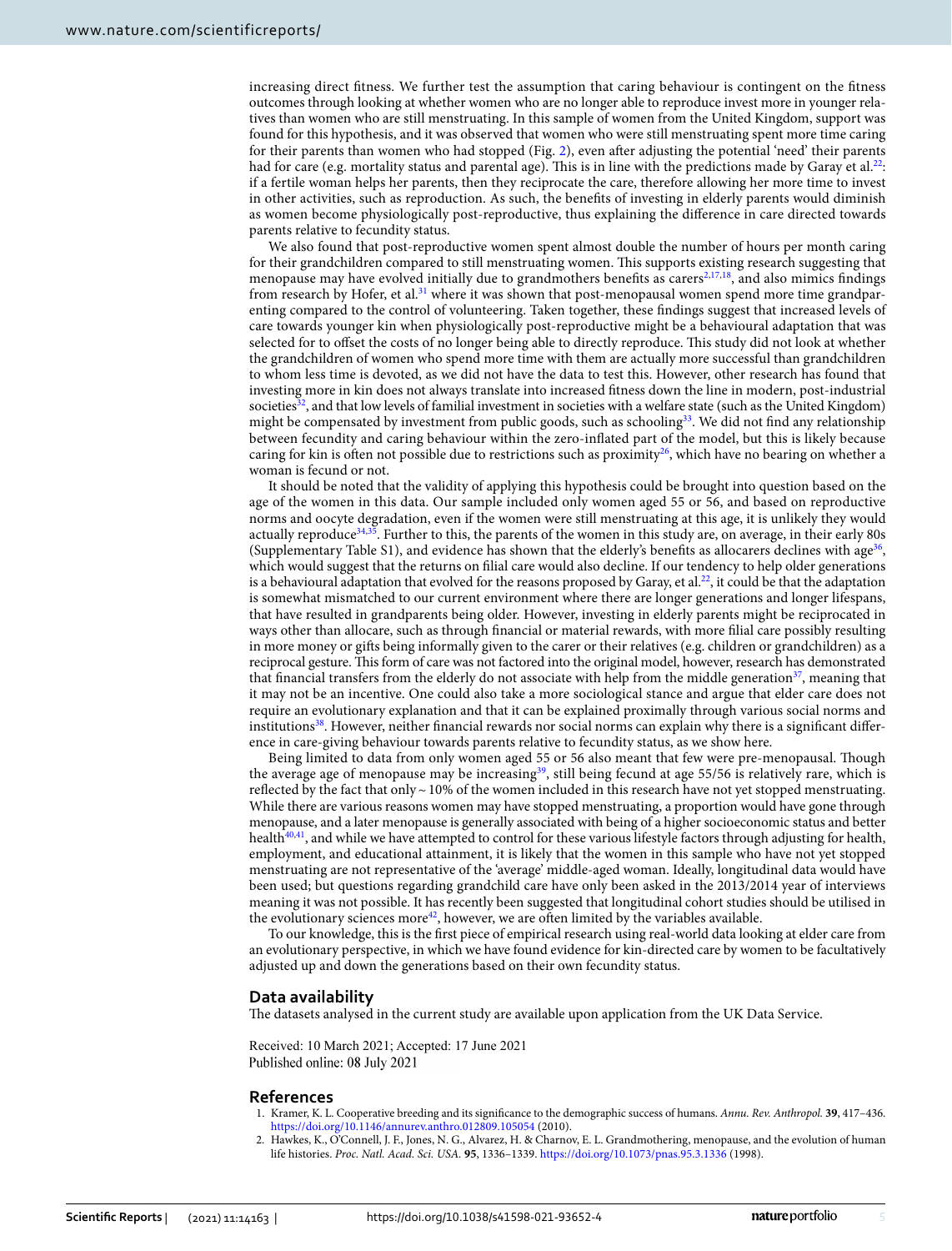- <span id="page-5-0"></span>3. Lee, R. D. in *Sharing the Wealth: Demographic Change and Economic Transfers between Generations* (eds A. Mason & G. Tapinos) (Oxford University Press, 2000).
- 4. Lee, R. Intergenerational transfers, the biological life cycle, and human society. *Popul. Dev. Rev.* **38**, 23–35. [https://doi.org/10.](https://doi.org/10.1111/j.1728-4457.2013.00549.x) [1111/j.1728-4457.2013.00549.x](https://doi.org/10.1111/j.1728-4457.2013.00549.x) (2013).
- <span id="page-5-1"></span>5. Kaplan, H. Evolutionary and wealth fows theories of fertility - empirical tests and new models. *Popul. Dev. Rev.* **20**, 753–791. <https://doi.org/10.2307/2137661>(1994).
- <span id="page-5-2"></span>6. Hamilton, W. D. The genetical evolution of social behaviour. *J. Theor. Biol.* 7, 1-16 (1964).
- 7. Page, A. E. *et al.* Why care for someone else's child? Testing adaptive hypotheses in Agta foragers. *Nat. Hum. Behav.* **8**, 1154–1163 (2019).
- <span id="page-5-3"></span>8. Crittenden, A. N. & Marlowe, F. W. Allomaternal Care among the Hadza of Tanzania. *Hum. Nat.* **19**, 249–262. [https://doi.org/10.](https://doi.org/10.1007/s12110-008-9043-3) [1007/s12110-008-9043-3](https://doi.org/10.1007/s12110-008-9043-3) (2008).
- <span id="page-5-4"></span>9. Mureşan, C. & Hărăguş, P.-T. Norms of Filial obligation and actual support to parents in Central and Eastern Europe. *Roman. J. Popul.* **9**, 49–82 (2015).
- 10. de Valk, H. A. G. & Schans, D. 'Tey ought to do this for their parents': perceptions of flial obligations among immigrant and Dutch older people. *Ageing Soc.* **28**, 49–66. <https://doi.org/10.1017/s0144686x07006307>(2008).
- <span id="page-5-5"></span>11. Silverstein, M., Gans, D. & Yang, F. M. Intergenerational support to aging parents - The role of norms and needs. *J. Fam. Issues* 27, 1068–1084. <https://doi.org/10.1177/0192513x06288120>(2006).
- <span id="page-5-6"></span>12. Biesele, M. & Howell, N. in *Other Ways of Growing Old: Anthropological Perspectives* (eds P. T. Amoss & S. Harrell) 77–98 (Stanford University Press, 1981).
- <span id="page-5-7"></span>13. Hooper, P. L., Gurven, M., Winking, J. & Kaplan, H. S. Inclusive ftness and diferential productivity across the life course determine intergenerational transfers in a small-scale human society. *Proc. R. Soc. B: Biol. Sci.* **282**, 20142808. [https://doi.org/10.1098/rspb.](https://doi.org/10.1098/rspb.2014.2808) [2014.2808](https://doi.org/10.1098/rspb.2014.2808) (2015).
- <span id="page-5-8"></span>14. Serrano, R., Saltman, R. & Yeh, M. J. Laws on flial support in four Asian countries. *B World Health Organ* **95**, 788–790. [https://](https://doi.org/10.2471/BLT.17.200428) [doi.org/10.2471/BLT.17.200428](https://doi.org/10.2471/BLT.17.200428) (2017).
- <span id="page-5-9"></span>15. Pearson, K. Filial support laws in the modern era: domestic and international comparison of enforcement practices for laws requiring adult children to support indigent parents. *Elder Law J.* **20**, 269–313 (2013).
- <span id="page-5-10"></span>16. Hawkes, K. Grandmothers and the evolution of human longevity. *Am. J. Hum. Biol.* **15**, 380–400. [https://doi.org/10.1002/ajhb.](https://doi.org/10.1002/ajhb.10156) [10156](https://doi.org/10.1002/ajhb.10156) (2003).
- <span id="page-5-22"></span>17. Lahdenpera, M., Lummaa, V., Helle, S., Tremblay, M. & Russell, A. F. Fitness benefts of prolonged post-reproductive lifespan in women. *Nature* **428**, 178–181.<https://doi.org/10.1038/nature02367> (2004).
- <span id="page-5-23"></span>18. Sear, R. & Mace, R. Who keeps children alive? A review of the efects of kin on child survival. *Evol. Hum. Behav.* **29**, 1–18. [https://](https://doi.org/10.1016/j.evolhumbehav.2007.10.001) [doi.org/10.1016/j.evolhumbehav.2007.10.001](https://doi.org/10.1016/j.evolhumbehav.2007.10.001) (2008).
- 19. Gibson, M. A. & Mace, R. Helpful grandmothers in rural Ethiopia: A study of the efect of kin on child survival and growth. *Evol. Hum. Behav.* **26**, 469–482.<https://doi.org/10.1016/j.evolhumbehav.2005.03.004>(2005).
- <span id="page-5-11"></span>20. Chapman, S. N., Lahdenperä, M., Pettay, J. E. & Lynch, R. Ofspring fertility and grandchild survival enhanced by maternal grandmothers in a pre-industrial human society. *Sci Rep-Uk* **11**, 3652.<https://doi.org/10.1038/s41598-021-83353-3>(2021).
- <span id="page-5-12"></span>21. Harris, I. D., Fronczak, C., Roth, L. & Meacham, R. B. Fertility and the aging male. *Rev. Urol.* **13**, e184-190 (2011).
- <span id="page-5-13"></span>22. Garay, J., Szamado, S., Varga, Z. & Szathmary, E. Caring for parents: an evolutionary rationale. *BMC Biol* **16**, 53. [https://doi.org/](https://doi.org/10.1186/s12915-018-0519-2) [10.1186/s12915-018-0519-2](https://doi.org/10.1186/s12915-018-0519-2) (2018).
- <span id="page-5-14"></span>23. Cyrus, C. C. Y. & Lee, R. D. On the evolution of intergenerational division of labor, menopause and transfers among adults and ofspring. *J. Teor. Biol.* **332**, 171–180. <https://doi.org/10.1016/j.jtbi.2013.04.031> (2013).
- <span id="page-5-15"></span>24. Ciccarelli, N. & Van Soest, A. Informal caregiving, employment status and work hours of the 50+ population in Europe. *Economist (Leiden)* **166**, 363–396.<https://doi.org/10.1007/s10645-018-9323-1> (2018).
- <span id="page-5-16"></span>25. Pavalko, E. K. & Woodbury, S. Social roles as process: Caregiving careers and women's health. *J. Health Soc. Behav.* **41**, 91–105. <https://doi.org/10.2307/2676362> (2000).
- <span id="page-5-17"></span>26. Engelhardt, S. C., Bergeron, P., Gagnon, A., Dillon, L. & Pelletier, F. Using geographic distance as a potential proxy for help in the assessment of the grandmother hypothesis. *Curr. Biol.* **29**, 651–656.<https://doi.org/10.1016/j.cub.2019.01.027>(2019).
- <span id="page-5-18"></span>27. Burnham, K. P. & Anderson, D. R. *Model selection and multimodel inference: a practical information-theoretic approach*. (Spinger-Verlag, 2002).
- <span id="page-5-19"></span>28. Zeileis, A., Kleiber, C. & Jackman, S. Regression models for count data in R. *J. Stat. Sofw.* **27**, 1–25. [https://doi.org/10.18637/jss.](https://doi.org/10.18637/jss.v027.i08) [v027.i08](https://doi.org/10.18637/jss.v027.i08) (2008).
- <span id="page-5-20"></span>29. Mazerolle, M. J. AICcmodavg: Model selection and multimodel inference based on (Q)AIC(c). *R package version 2.3–1*, [https://](https://cran.r-project.org/package=AICcmodavg) [cran.r-project.org/package=AICcmodavg](https://cran.r-project.org/package=AICcmodavg). (2020).
- <span id="page-5-21"></span>30. Wickham, H. *ggplot2: Elegant Graphics for Data Analysis*. (Springer-Verlag, 2016).
- <span id="page-5-24"></span>31. Hofer, M. K., Collins, H. K., Mishra, G. D. & Schaller, M. Do post-menopausal women provide more care to their kin?: evidence of grandparental caregiving from two large-scale national surveys. *Evol. Hum. Behav.* **40**, 355–364 (2019).
- <span id="page-5-25"></span>32. Goodman, A., Koupil, I. & Lawson, D. W. Low fertility increases descendant socioeconomic position but reduces long-term ftness in a modern post-industrial society. *Proc. R. Soc. B: Biol. Sci.* **279**, 4342–4351.<https://doi.org/10.1098/rspb.2012.1415>(2012).
- <span id="page-5-26"></span>33. Downey, D. B. Number of siblings and intellectual development. The resource dilution explanation. Am. Psychol. 56, 497-504. <https://doi.org/10.1037//0003-066x.56.6-7.497> (2001).
- <span id="page-5-27"></span>34. Towner, M. C., Nenko, I. & Walton, S. E. Why do women stop reproducing before menopause? A life-history approach to age at last birth. *Philos. Trans. R. Soc. B: Biol. Sci.* **371**, 20150147.<https://doi.org/10.1098/rstb.2015.0147> (2016).
- <span id="page-5-28"></span>35. Gottschalk, M. S., Eskild, A., Tanbo, T. G. & Bjelland, E. K. Childbirth close to natural menopause: does age at menopause matter?. *Reprod. Biomed. Online* **39**, 169–175.<https://doi.org/10.1016/j.rbmo.2019.03.209>(2019).
- <span id="page-5-29"></span>36. Chapman, S. N., Pettay, J. E., Lummaa, V. & Lahdenpera, M. Limits to ftness benefts of prolonged post-reproductive lifespan in women. *Curr. Biol.* **29**, 645–650. <https://doi.org/10.1016/j.cub.2018.12.052> (2019).
- <span id="page-5-30"></span>37. Arrondel, L. & Masson, A. in *Handbook of the Economics of Giving, Altruism and Reciprocity* Vol. 2 (eds S-C. Kolm & J. M. Ythier) 971–1053 (Elsevier, 2006).
- <span id="page-5-31"></span>38. Brody, E. M. Parent care as a normative family stress. *Gerontologist* **25**, 19–29.<https://doi.org/10.1093/geront/25.1.19>(1985).
- <span id="page-5-32"></span>39. Chan, S., Gomes, A. & Singh, R. S. Is menopause still evolving? Evidence from a longitudinal study of multiethnic populations and its relevance to women's health. *BMC Women's Health* **20**, 74 (2020).
- <span id="page-5-33"></span>40. Gold, E. B. Te timing of the age at which natural menopause occurs. *Obstet. Gynecol. Clin. North Am.* **38**, 425–440. [https://doi.](https://doi.org/10.1016/j.ogc.2011.05.002) [org/10.1016/j.ogc.2011.05.002](https://doi.org/10.1016/j.ogc.2011.05.002) (2011).
- <span id="page-5-34"></span>41. Gold, E. B. *et al.* Factors associated with age at natural menopause in a multiethnic sample of midlife women. *Am. J. Epidemiol.* **153**, 865–874.<https://doi.org/10.1093/aje/153.9.865> (2001).
- <span id="page-5-35"></span>42. Sear, R. Strengthening the evolutionary social sciences with more data, less 'theory-worship'. *Evol. Hum. Behav.* **41**, 462–463. [https://](https://doi.org/10.1016/j.evolhumbehav.2020.07.010) [doi.org/10.1016/j.evolhumbehav.2020.07.010](https://doi.org/10.1016/j.evolhumbehav.2020.07.010) (2020).
- 43. R Core Team. R: A language and environment for statistical coding. R Foundation for Statistical Computing. (Vienna, Austria, 2020).